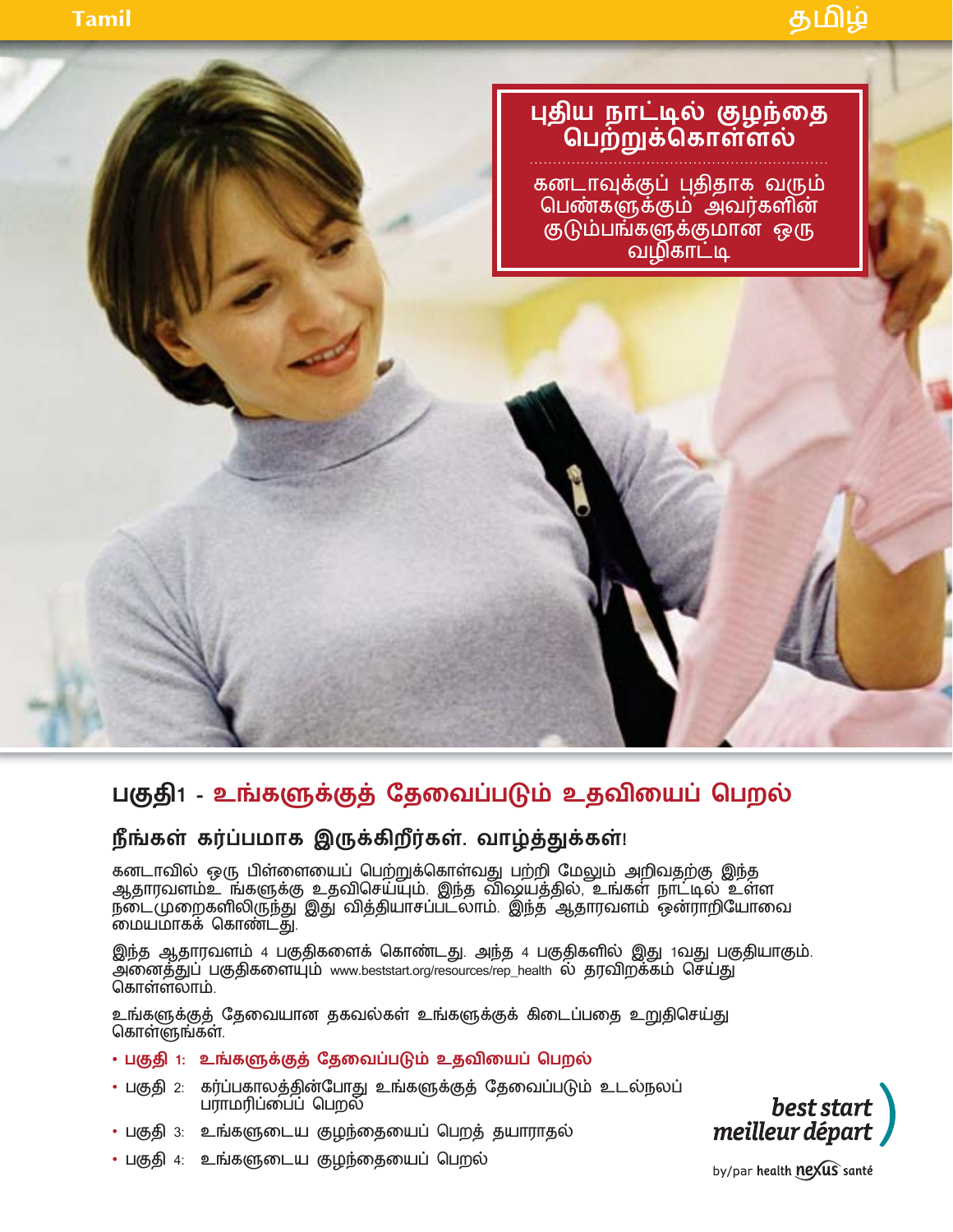

கர்ப்பகாலத்தின் போதும், உங்கள் குழந்தை பிறந்த பின்பும் உங்களுக்கு உதவி தேவைப்படலாம். உங்களது தாய்நாட்டில், உங்கள் குடும்பத்தவர்களும் நண்பர்களும் உங்களுக்கு உ்கவியிருப்பார்கள்

கனடாவில் உங்களுக்குக் குடும்பத்தவர்களும் நண்பர்களும் பெருமளவில் இல்லாவிட்டாலும், ்உங்களுக்குக் கேவைப்படும் உகவியைப் பெற<sup>்</sup>வேறு பல வழிகள் உள்ளன.

### உங்களின் துணைவர்

உங்களுக்கு ஒரு கணவரோ அல்லது துணைவரோ இருந்தால், கர்ப்பகாலத்தின்போது அவர்கள் ்உங்களுக்கு உதவலாம் என்பதுடன், உங்கள் குழந்தைப் பராமரிப்பிலும் அவர்கள் உதவலாம். ்உங்களுக்கு உதவ குடும்பத்தவர்கள் வேறு எவரும் இங்கு இல்லை எனும் பட்சத்தில், இது மேலும் முக்கியம் ஆகிறது நீங்களோ அல்லது உங்கள் குழந்தையோ, கர்ப்பமாக இருக்கும் பெண்களுக்கான சேவைகளைப் பயன்படுத்தத் தேவைப்படும் பட்சத்தில், இச்சேவைகளைப் பற்றி அவர்கள் தெரிந்து வைத்திருப்பது நல்லது உங்களுக்குச் சிறிது ஓய்வளிப்பதற்காக, குழந்தையைப் பராமரிப்பை அவர்களும் கற்றுக் கொள்ளலாம். குழந்தையை அவர்கள் அறிந்து கொள்ள இது உதவும்

குழந்தையைப் பராமரிப்பில் துணைவர்களும் தந்தையர்களும் பல வழிகளில் உதவ முடியும். Diapers மாற்றுவது, குழந்தையை ஏந்திக் கொள்வது மற்றும் குழந்தையுடன் விளையாடுவது போன்றவை இதுல அடங்கும். உணவு சமைத்தல்ல, பலசர்க்குப் பொருள்கள் வாங்குதல்ல அல்லது வட்டுவேலைகள் செய்தலில் அவர்கள் உங்களுக்கு உதவலாம். குழந்தை புறக்க முன்னர், உங்கள் குழந்தையைப் பராமரிப்பதற்காக உங்களில் ஒவ்வொருவரும் என்ன செய்யப் ோகிறீர்கள் என்பதைப் பற்றி நீங்கள் கலந்துரையாடலாம்.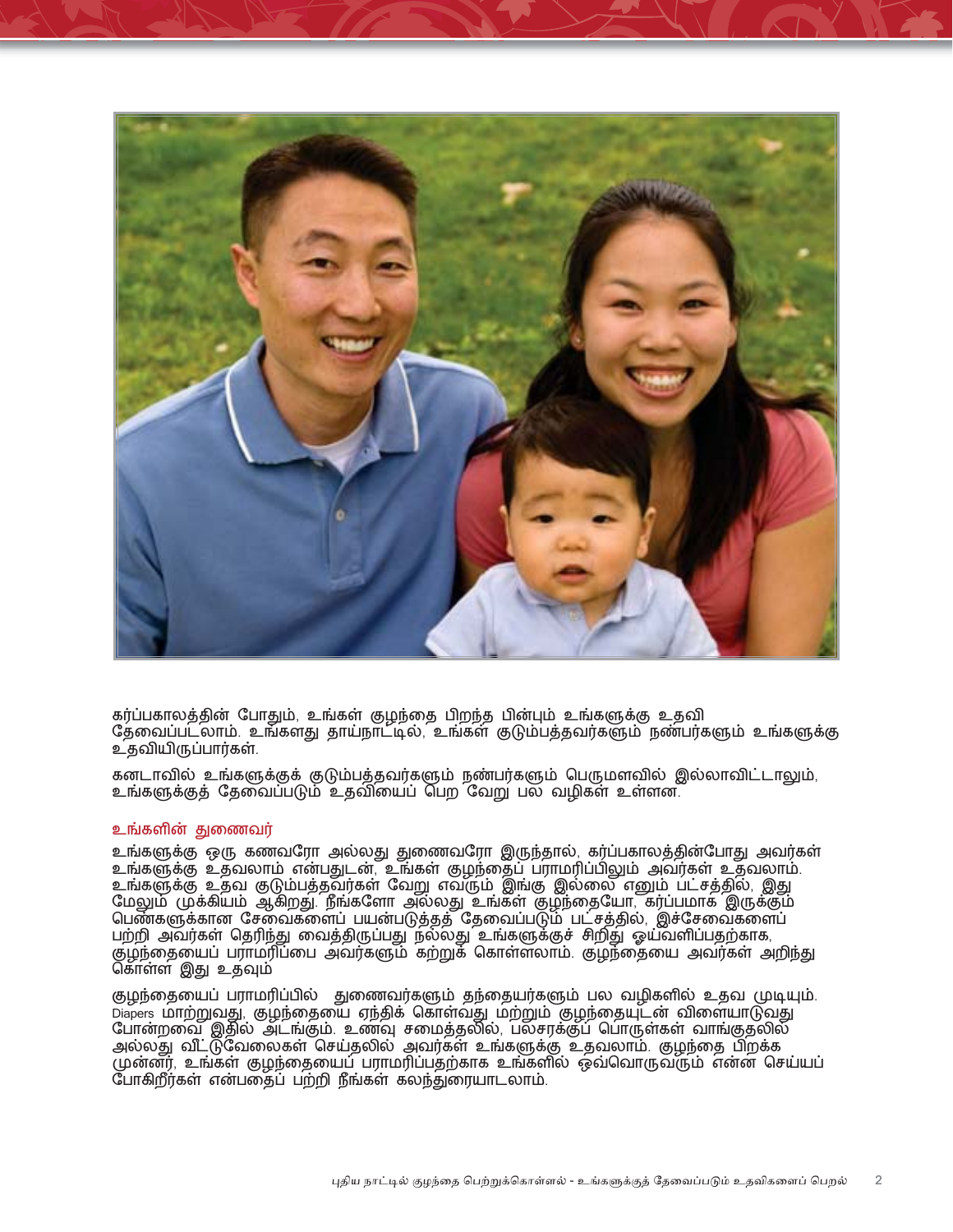# பொதுஜன உடல்நல அலகுகள்

ஒன்ராறியோவிலுள்ள எல்லாப் பகுதிகளுக்கும் பொதுஜன உடல்நல அலகு சேவை அளிக்கின்றது. கர்ப்பகாலத்தில் ஆரோக்கியமாக இருக்கவும், ஆரோக்கியமான குழந்தைகளைப் பெறவும் பெண்களுக்கும் அவர்களின் குடும்பத்தவர்களுக்கும் உதவும் பல திட்டங்களையும் சேவைகளையும் இவை வழங்குகின்றன. உங்கள் பகுதியில் உள்ள பொதுஜன உடல்நல அலகைக் கண்டுபிடிக்க, www.phdapps.health.gov.on.ca/PHULocator/ என்ற வலைத்தளத்துக்குச் சென்று உங்களது அஞ்சல்குறியீட்டை அல்லது நகரத்தின் பெயரைப் போடுங்கள். INFOline ஐயும் 1-866-532-3161ல் நீங்கள் அமைக்கலாம்.

### உங்கள் வாழ்க்கையில் உள்ள ஏனையோர்

- குழந்தை பிறந்த பிறகு உங்களுக்கு உதவக்கூடிய பலர் இருப்பது நல்லது. அருகில் வசிக்கும் குடும்பத்தவர்கள் உங்களுக்கு இருக்கலாம், இது உதவியாக இருக்கும்.
- உங்கள் பகுதியிலுள்ள பலரை உங்களுக்குத் தெரியாது என்றால், நீங்கள் கர்ப்பமாக இருக்கும் போது சிலரைச் சந்திக்க முயற்சி செய்யுங்கள். முக்கியமாக பெரிய நகரங்களில் பல்வேறு கலாசாரக் குழுக்கள் உள்ளன. கலாசார அமைப்புகளின் பட்டியலுக்கு, Ontario Council of Agencies Serving Immigrants ஜத் தொடர்புகொள்ளுங்கள்.  $(L$ க்கம் 5 ஜப் பாருங்கள்)
- Canadian Prenatal Nutrition Program, Healthy Babies Healthy Children Program, Ontario Early Years Centres போன்றவற்றை ஒன்ராறியோவில் உள்ள திட்டங்கள் உள்ளடக்குகின்றன இத்திட்டங்களில் பணியாற்றுபவர்கள் உங்கள் பகுதியில் கிடைக்கப்பெறும்  $\stackrel{\ldots}{\cong}$ ங்களுக்குத் தேவைப்படும் சேவைகளைக் கண்டுபிடிக்க உதவுவார்கள். இந்தத் திட்டங்களைப் பற்றி அறிய, உங்களது உள்ளூர் பொதுஜன உடல்நல அலகை அணுகி அங்குள்ள தாதி ஒருவருடன் பேசவும். (மேலேயுள்ள பெட்டியைப் பாருங்கள்).
- கனடாவில் நீண்டகாலமாக வசித்துவருபவர்களுடன் நட்பு ஏற்படுத்திக் கொள்வது உபயோகமாக இருக்கும். உள்ளூர்ச் செயல்பாடுகளை நீங்கள் மேலும் சிறப்பாகப் புரிந்துகொள்ள அவர்கள் உதவுவார்கள். விட்டுச் செல்லும் (drop-in) திட்டங்களில் நீங்கள் மற்றப் பெற்றோர்களையும் கர்ப்பமாக உள்ள பெண்களையும் சந்கிக்கலாம்
- பெரும்பாலான மருத்துவமனைகளில் உள்ள ஒரு சமூகப் பணியாளர். உங்கள் பகுதியில் உள்ள சேவைகளைக் கண்டறிய உதவலாம். உங்களது உடல்நலப் பராமரிப்பாளர் உங்களுக்கு இந்த நபரைப் பரிந்துரை செய்யலாம்.
- நீங்கள் யாருடனாவது பேச வேண்டும் போல இருந்தாலும் கூட, தேவைப்படும் ்போது உதவி கேளுங்கள். நீங்கள் தனியாக இல்லை!

கர்ப்பகாலத்துக்கு முன்பான ஆரோக்கியம், கர்ப்பகாலத்தின் போதான ஆரோக்கியம், ஆரோக்கியமான பிள்ளைப்பேறு போன்றவற்றின் விபரங்களை A Healthy Start for Baby and Me ( குழந்தைக்கும் எனக்கும் ஆரோக்கியமான ஆரம்பம்) என்ற இந்தப் புத்தகம் வழங்கும். உங்கள் பொதுஜன உடல்நலஅலகில் இதன் ஒரு பிரதியை நீங்கள் பெறலாம் அல்லது www.beststart.org/resources/ rep\_health ல் தரவிறக்கம் செய்யலாம்.

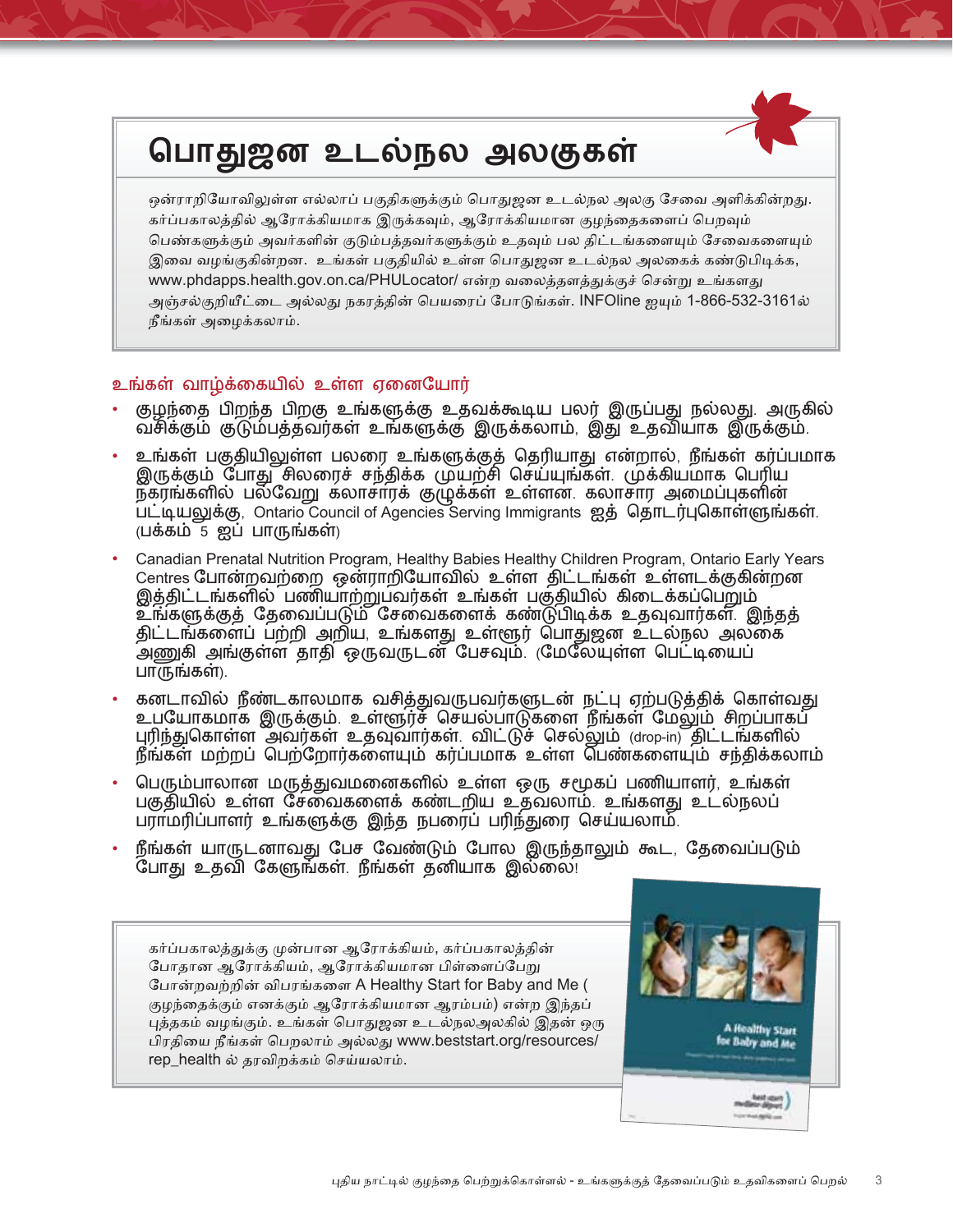### மொழி எப்படி?

நீங்கள் ஆங்கிலம் அல்லது பிரஞ்சுமொழி பேசுபவர் அல்ல என்றால், கிடைக்கும் இந்தச் சேவைகளுள் சிலவற்றைப் பயன்படுத்திக் கொள்வது உங்களுக்குச் சிரமமாக இருக்கலாம்.

- பெரிய மருத்துவமனைகள் போன்றவற்றில் அங்கேயே மொழிபெயர்ப்பாளர்கள் இருப்பார்கள் சில சமயங்களில் இந்தச் சேவை இலவசமாக அளிக்கப்படுகிறது. இந்தச் சேவையை வர்கள் வழங்குகறார்களா என்றும், அதற்குக் கட்டணம் ஏதும் செலுத்த வேண்டுமா என்றும் கேட்டறியுங்கள்.
- அங்கே, உங்களது மொழிக்கான மொழிபெயர்ப்பாளர்கள் இல்லை என்றால், சந்திப்புக்களுக்குச் செல்லும் போது நீங்கள் ஒரு நண்பரையோ அல்லது குடும்பத்தவர் ஒருவரையோ உடன் அழைத்துச் செல்லலாம். உங்களது உடல்நலப் பராமரிப்பாளருடன் பேச அவர்கள் ங்களுக்கு உதவுவார்கள்.
- உங்களுக்கு மருத்துவப் பிரச்சனை ஏதும் இருந்தாலோ அல்லது நீங்கள் உடல் நலமின்றி இருந்தாலோ, Telehealth Ontarioலை (1-866-797-0000)ல் அழைத்து, ஒரு தாதியுடன் நீங்கள் பேச உதவுவதற்கு ஒரு மொழிபெயர்ப்பாளர் தேவை என நீங்கள்  $\tilde{\bf G}$ கட்கலாம். இந்தச் சேவையைப் பயன்படுத்துவதற்கு உங்களிடம் ஒரு ஒன்ராறியோ சுகாதார அட்டை்(Ontario Health Card) அல்லது காப்பீடு இருக்க வேண்டும் என்கிற அவசியமில்லை. இது இலவசமாகும்.
- பெரும்பாலான குடியமர்த்தும் (settlement) அமைப்புகள் மொழிபெயர்ப்புக்கான உதவியை வழங்குகின்றன. இது பற்றி மேலும் அறியவும், உள்ளூர்த் தொடர்புகளைக் கண்டறியவும், www.settlement.org ல் "Services Near Me." ஐப் பார்க்கவும்.

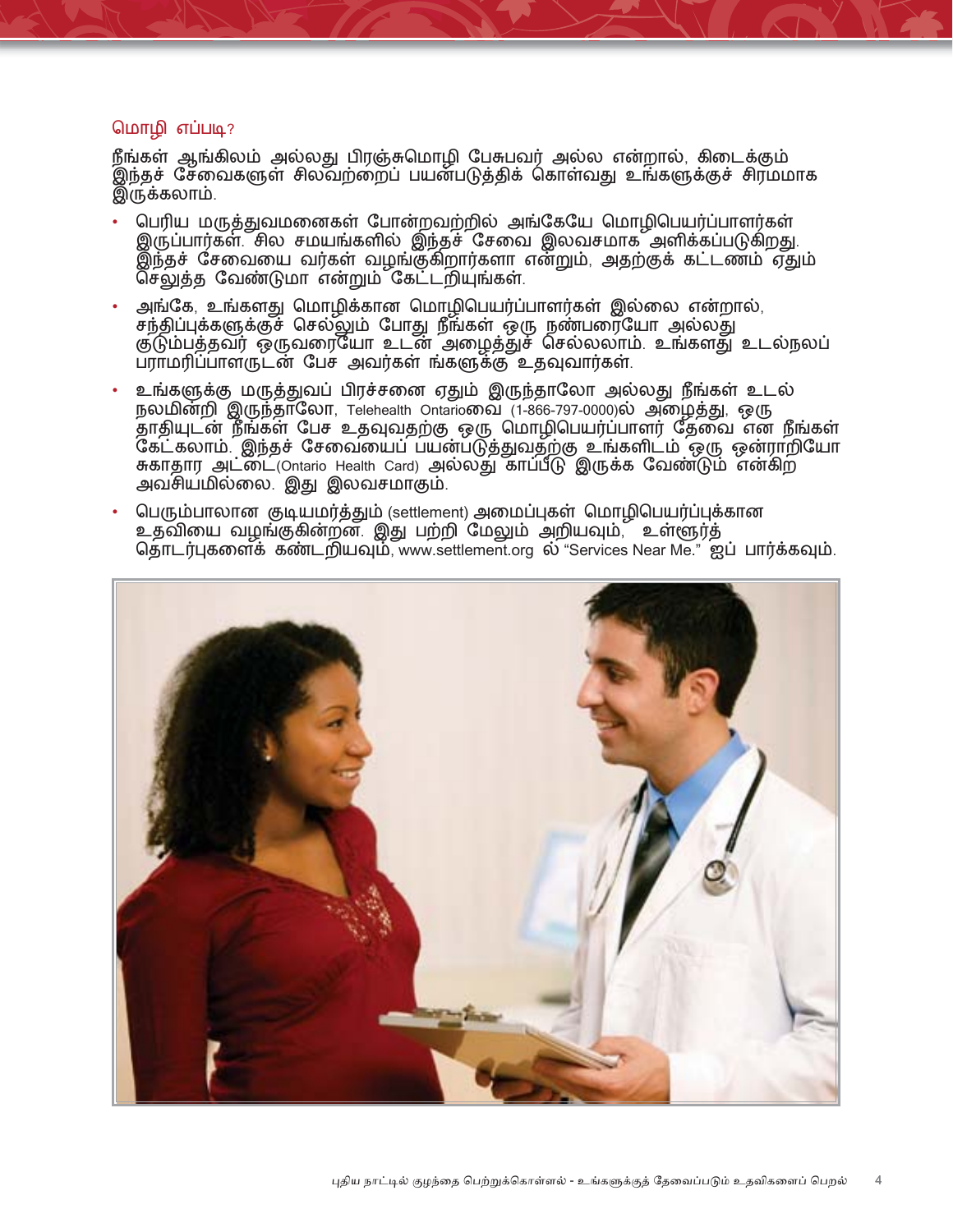## கர்ப்பகாலத்தின் போதும் குழந்தை பிறந்த பிறகும் தேவைப்படும் முக்கிய்ச் சேவைகள்

- 211 Community Information Centres. ஒன்ராறியோவில் உள்ள பெரிய \_MNuBRÖÊÜ×Û×ÛÊ<}PÊ<z\_HÊ6\_S{IXÖÊD¬BÖÊD«IXNÖÊ:GJQÊ மற்றும் இதர அரசாங்கச் சேவைகளைப் பெற உதவி கிடைக்கும். இந்தச் சேவையைப் பயன்படுத்துவதற்கு கட்டணம் எதுவும் இல்லை www.211ontario.ca என்ற வலைத்தளத்தில், இந்தச் சேவையை அளிக்கும் ஒன்ராறியோச் சமூகங்களின் பட்டியல் உள்ளது. அல்லது இந்தச் சேவையுடன் நங்கள் இணைக்கப்படுகிறர்களா என்று பார்ப்பதற்கு உங்கள் தொலைபேசியில் 2-1-1ஐ அழுத்தலாம்.
- 911 Emergency Service. உயிருக்குப் போராடிக் கொண்டிருக்கும் அவசரகால நுலையில் நங்கள இருந்தால், ஒரு அவசர்கால் வண்டியையோ, காவலதுறையையோ அல்லது தயணைப்புப் படையையோ அழைக்க 9-1-1 என்ற எண்ணை அழுத்தலாம். இந்தச் சேவை பல மொழிகளில் கிடைக்கிறது.
- ĺÊÊÊ**IXtI´tRXKÊ]LzB¶tBXKÊ]IX\_Q^LDYvÊ^D\_T (Assaulted**  Women's Help Line). உணர்வுரீதியான அல்லது உடல்ரீதியான துன்புறுத்தலுக்கு உள்ளாகும் பெண்களுக்கான இலவசத் தொலைபேசுச் சேவையான இது, நாள்ன 24 மண்ஞேர்மும் கடைக்கறது. இது அநாமதேயமாகவும் இரக்சியமாகவும் வைக்கப்படும். இந்தச் சேவை 150 பெ்ாழிகளில் வழங்கப்படுகிறது. (1-866-863-0511; www.awhl.org).
- Association of Ontario Midwives. ஒரு மருத்துவமாதுவின் செயல்பாட்டை விவரிக்கும் இந்த வலைத்தளம், உங்கள் பகுதியில் ஒரு மருத்துவமாதுவை கண்டறியவும் உதவும் (1-866-418-3773; www.aom.on.ca).
- Citizenship and Immigration Canada. இந்த மத்திய அரசாங்கத் திணைக்களம் கனடாவுக்குக் குடிபெயர விரும்புபவர்களுக்கும், வந்திருக்கும் புதியவர்களுக்கும் உதவி புரிகிறது. சேவைகள், குடிவரவு, குடிவரவுப் பதிவு, மற்றும் கனடாவிற்கு வந்திருக்கும் புதியவர்களுக்கான மொழியறிவுக் கற்பித்தல் (பா்) போன்றவற்றைச் சேவைகள் உள்ளடக்குகின்றன.  $(1-888-242-2100)$ ; www.cic.gc.ca)
- Community Health Centres. ஒன்ராறியோவின் பல பகுதிகளில் சமூக உடல்நல மையம் உள்ளது. இவை பொதுவாக, உடல்நலப் பராமரிப்பு மற்றும் உடல்நல மேம்பாட்டுச் சேவைகளை வழங்குகின்றன. இங்குள்ள பணியாளர்கள், மருத்துவர்கள், நிபுணத்துவத் தாதிகள், தாதிகள், சமூகப் பணியாளர்கள், உடல்நல மேம்பாட்டாளர்கள், ்மற்றும் இதர உடல்நல நிபுணர்களை உள்ளடக்குகிறார்கள் . இந்தச் சேவை இலவசமானது, ஆனால் உங்களிடம் Ontario Health Card அல்லது தனியார் உடல்நலக் காப்பீடு இல்லையென்றால் இந்தப் பரிசோதனைகளுக்கு நீங்கள் கட்டணம் செலுத்த ்வண்டியருக்கும். இந்தச் சேவை வழங்குனர்கள் அந்தப பகுதியில் வசுக்கும் மக்களுக்கு மட்டுமே சேவை செய்வதால், உங்களது பகுதியில் இந்தச் சேவை உள்ளதா என்பதை நீங்கள் கண்டறிய வேண்டும். சமூக உடல்நல் மையங்களின் பட்டியல் (www.ontariochc.org)ல் உள்ளது.
- Motherisk. Hospital for Sick Childrenன் (ரொறன்ரோவில்) ஒரு திட்டம் இது. கர்ப்பமாக உள்ள அல்லது தாய்ப்பாலூட்டும் பெண்கள் பயன்படுத்தும் மருந்துகள் மற்றும் பொருடகள் மற்றும் அவர்கள் தம்மை வெளிப்படுத்திக் கொள்ளும் தழல்கள் ஆகியவற்றின் பாதுகாப்பைப் பார்த்துக் கொள்கிறது இந்த இலவச்ச சேவை  $(1-877-327-4636;$  www.motherisk.org).
- **Ontario Council of Agencies Serving Immigrants** இது, பல நாட்டின மற்றும் கலாசாரக் குழுக்களை உறுப்பினர்களாகக் கொண்ட, இலாப நோக்கமற்ற சேவை நிறுவனமாகும்.  $(416-322-4950)$ ; www.ocasi.org)
- **Ontario Early Years Centres.** பல்வேறு செயல்முறைவகுப்புக்களையும் சில செயற்பாடுகளையும் செய்வதற்கு பெற்றோரும் பராமரிப்பாளர்களும் தங்களின் குழந்தைகளுடன்பச் லலக்கூடிய இடங்களாக இவையுள்ளன. சமூகத்துல<sub>.</sub>உள்ள ந்புணர்களுடனும் மற்றைய பெற்றோர்கள<sub>்</sub> மற்றும் பராமர்ப்பாளர்களுடன கதைப்பதன் மூலம் தங்களின் கேள்விகளுக்கு பெற்றோர்கள் பதில் காண முடியும்.